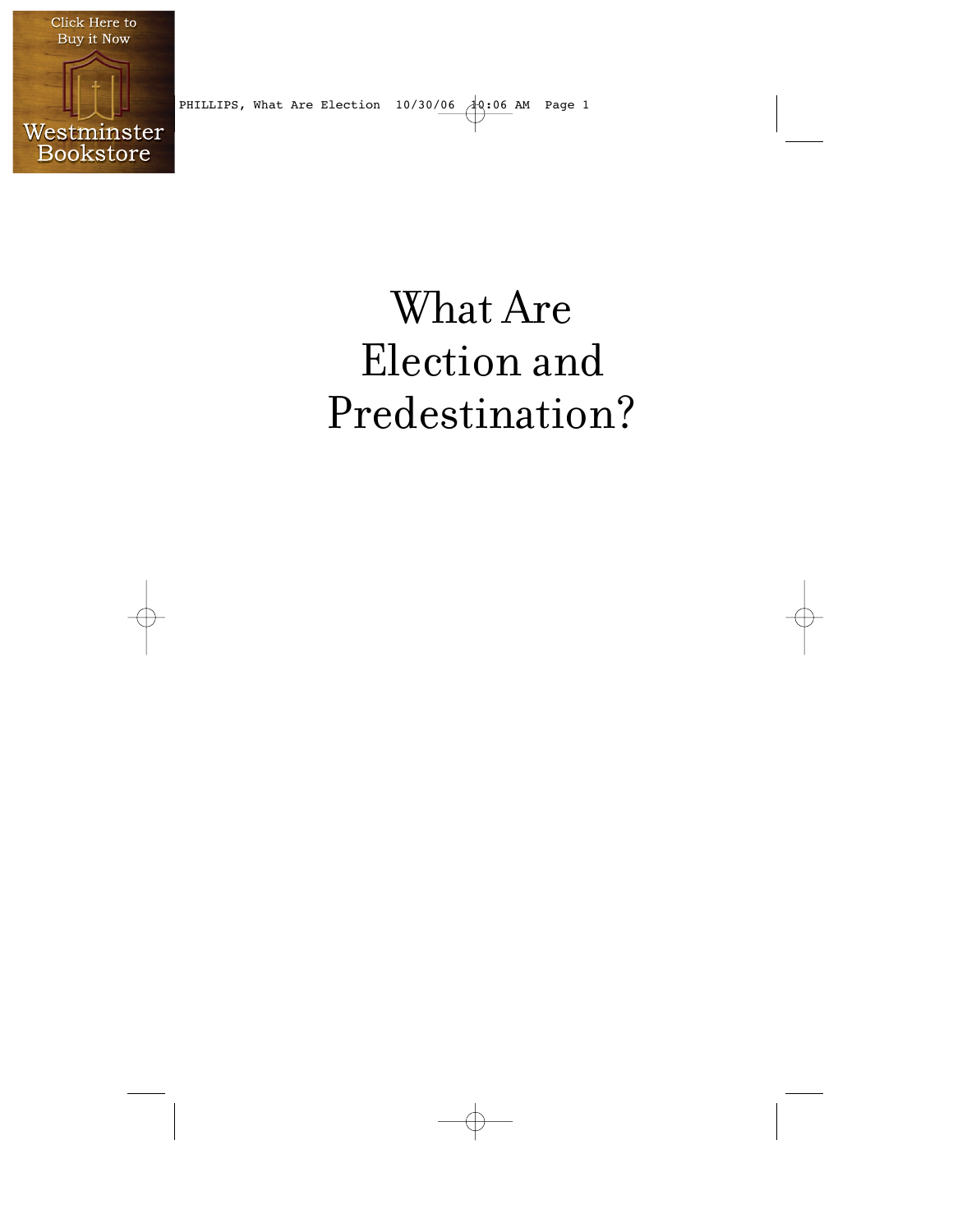PHILLIPS, What Are Election  $10/30/06$   $10:06$  AM Page 2

## **Basics of the Reformed Faith**

Also available in the series:

*What Is a Reformed Church? What Is a True Calvinist? What Is the Lord's Supper? What Is True Conversion? What Is the Christian Worldview? How Our Children Come to Faith Why Do We Baptize Infants?*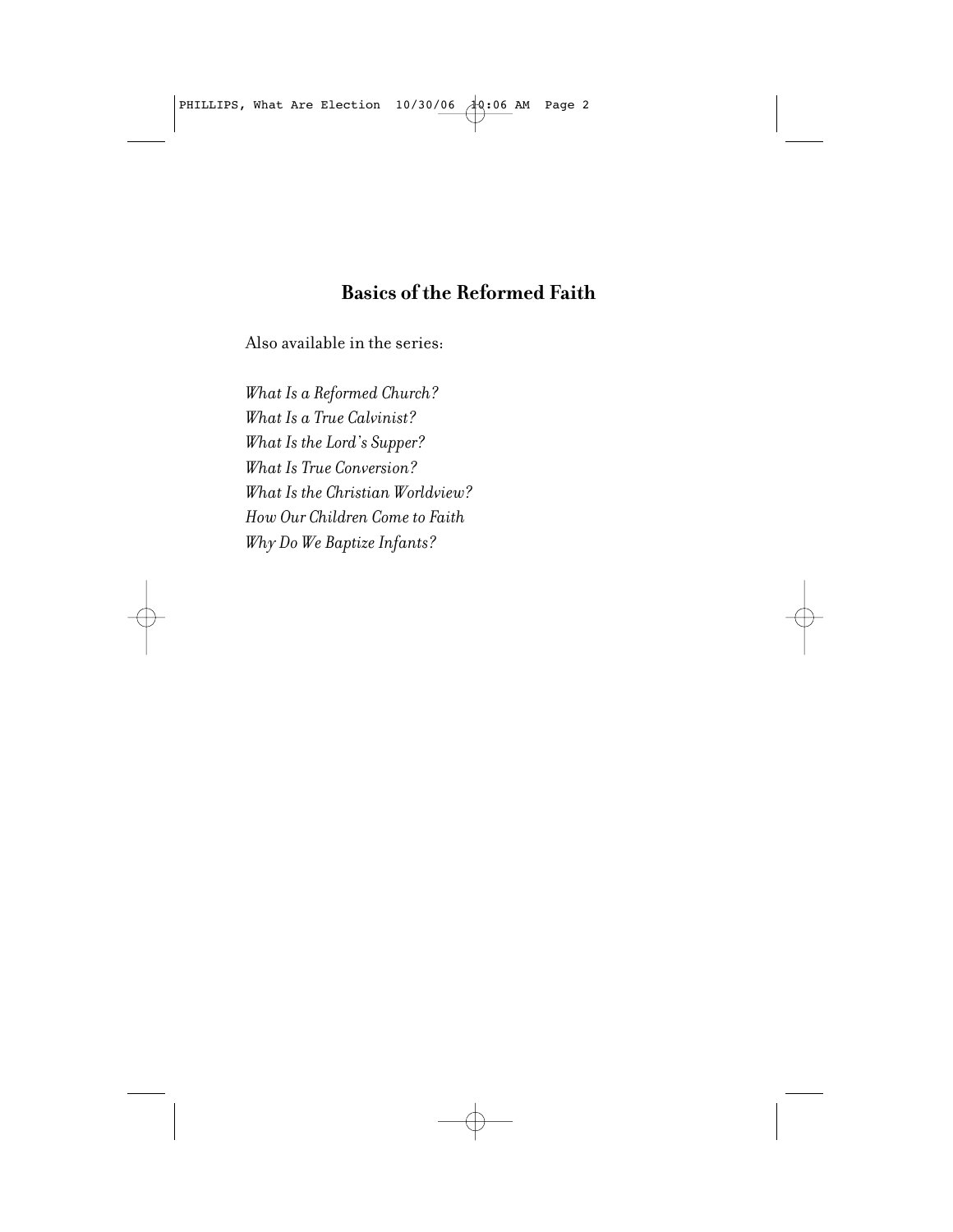PHILLIPS, What Are Election  $10/30/\underline{06}$   $\bigoplus$  0.06 AM Page 3

# What Are Election and Predestination?

Richard D. Phillips

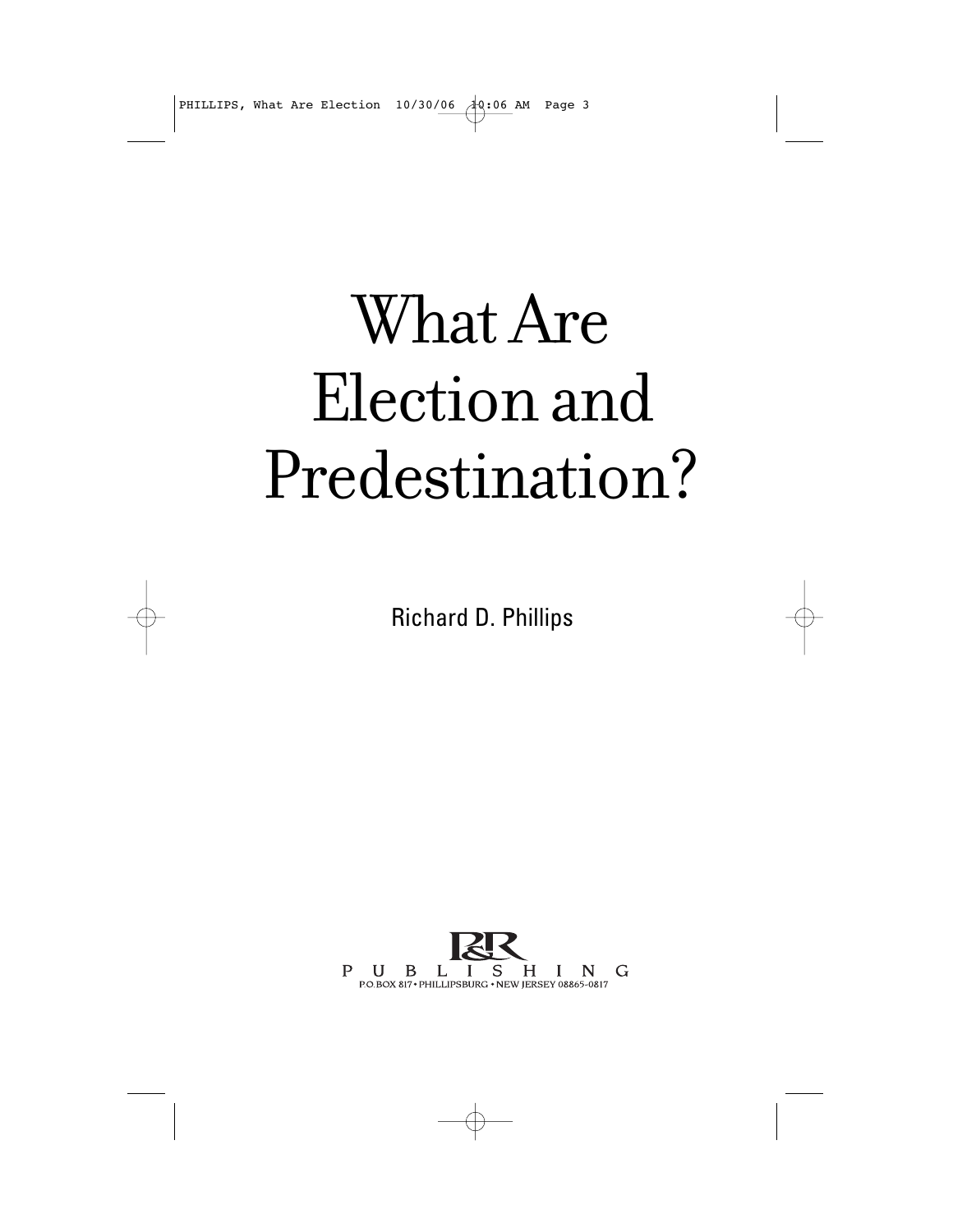PHILLIPS, What Are Election  $10/30/\underline{06}$   $\bigoplus$  (106 AM Page 4

#### © 2006 by Richard D. Phillips

All rights reserved. No part of this book may be reproduced, stored in a retrieval system, or transmitted in any form or by any means—electronic, mechanical, photocopy, recording, or otherwise—except for brief quotations for the purpose of review or comment, without the prior permission of the publisher, P&R Publishing Company, P.O. Box 817, Phillipsburg, New Jersey 08865-0817.

Unless otherwise indicated, Scripture quotations are from The Holy Bible, English Standard Version, copyright © 2001 by Crossway Bibles, a division of Good News Publishers. Used by permission. All rights reserved.

Scripture quotations marked (NIV) are from the HOLY BIBLE, NEW IN-TERNATIONAL VERSION®. NIV®. Copyright © 1973, 1978, 1984 by International Bible Society. Used by permission of Zondervan Publishing House. All rights reserved.

*Page design by Tobias Design*

Printed in the United States of America

#### **Library of Congress Control Number: 2006934626**

ISBN-13: 978-1-59638-045-5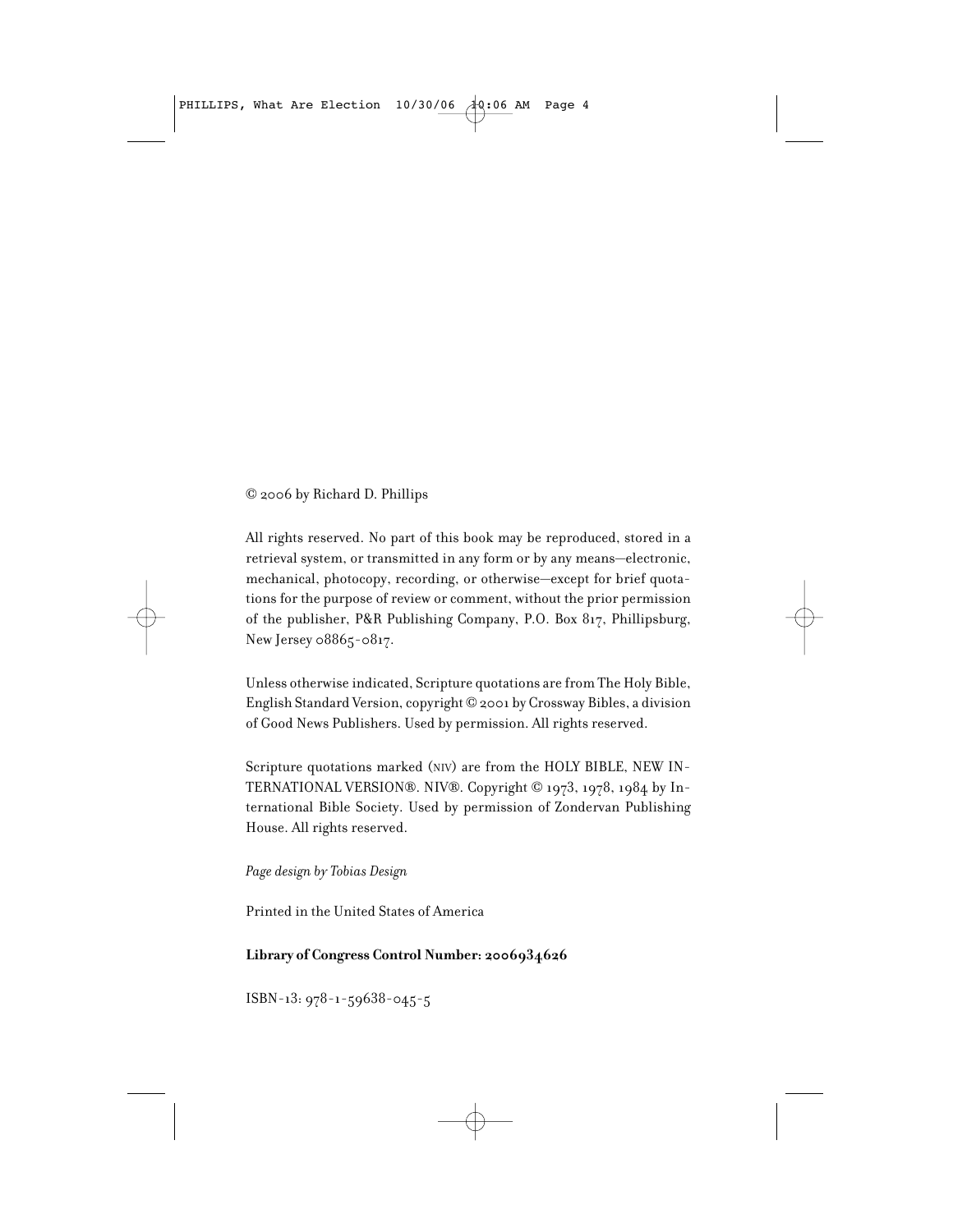PHILLIPS, What Are Election  $10/30/\underline{06}$   $\overrightarrow{49:06}$  AM Page 5

## WHAT IS ELECTION?

*Even as he chose us in him before the foundation of the world, that we should be holy and blameless before him. (Eph. 1:4)*

While I was ministering in the city of Philadelphia, some large construction projects took place there. As I occasionally passed by these sites, I noticed how much work goes on underground before anything can be seen at level ground. Particularly with very tall buildings, a great deal of labor and care must be given to the foundation. If you want a building to stand fast, particularly one that reaches high into the sky, then you must dig deep and plant a very firm foundation.

The apostle Paul shows a similar concern when he constructs the edifice of Christian salvation according to God's plan. When he teaches on salvation, Paul intends for us to see a work of the ages that is infinitely high, that reaches up into the precincts of eternity and is shrouded in heavenly glory the way the highest peaks are clothed with mist and light. So he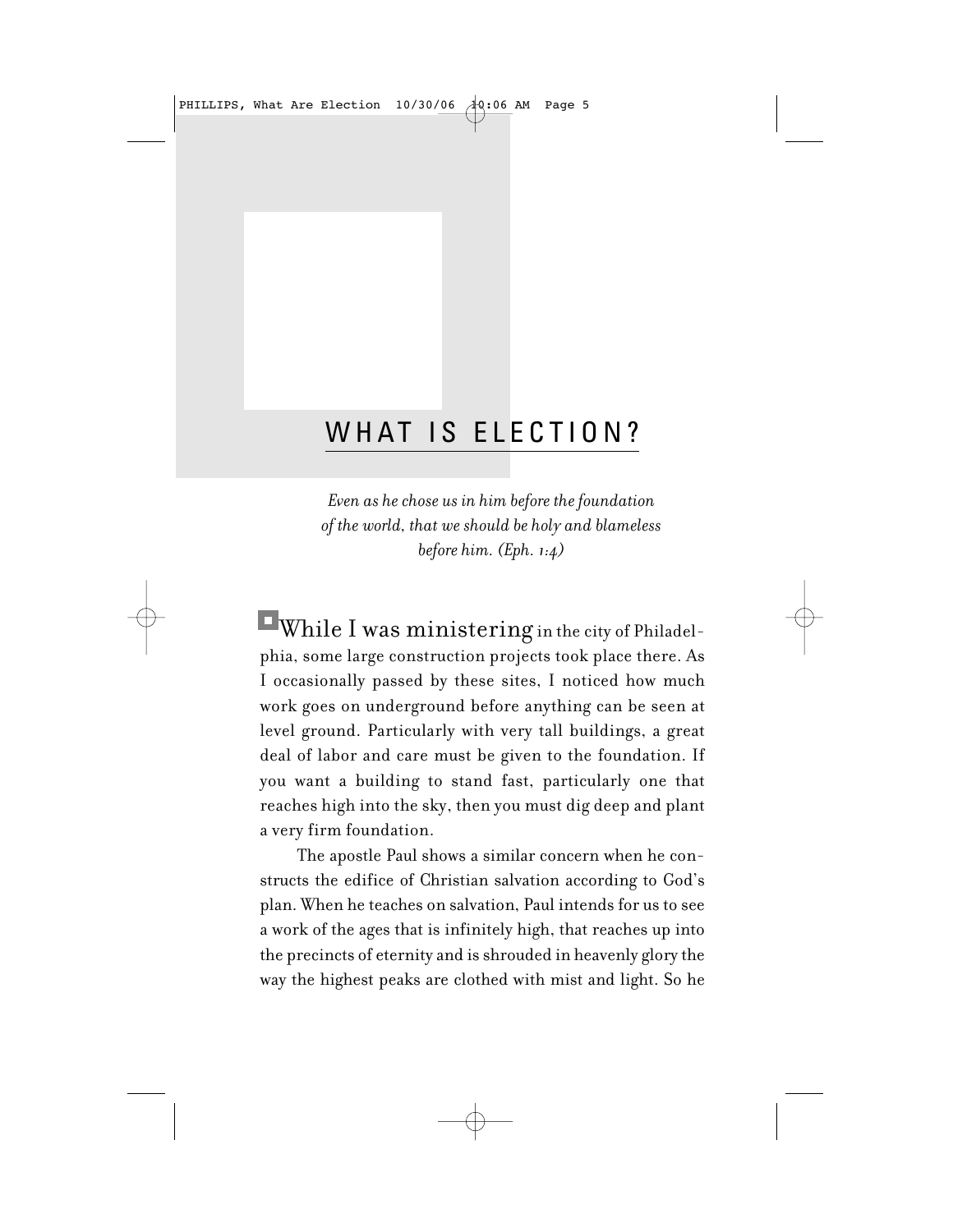#### Election and Predestination

begins by digging deep, setting the firmest possible foundation for what will reach up into heaven. God is leading us, Paul teaches, into eternity future, so it is in eternity past that God sets the groundwork of our security.

Of all the chapters in the Bible that present the doctrine of salvation, perhaps none is more thorough than the first chapter of Ephesians, where Paul recounts all the spiritual blessings that are ours in Jesus Christ. He begins by laying an eternal foundation, in verse 4: "[God] chose us in him before the foundation of the world, that we should be holy and blameless before him."

## THE DOCTRINE OF ELECTION

Ephesians 1:4 provides one of the clearest statements of what is known as *the doctrine of election*. This doctrine gets its name from the Greek word *eklektos*, the verb form of which is translated here as "he chose." When we elect a candidate, we choose him or her for public office. Likewise, God elects a people for himself to be saved into glory through the blood of Jesus Christ.

This verse and doctrine teach that all the blessings we enjoy as Christians are grounded in the sovereign choosing of God—his sovereign election—which took place in eternity past, long before we were born and even before creation itself. Here is the foundation on which the salvation of every believer rests: God's own free and gracious choice of us. This is the strongest, firmest foundation possible—God's own eternal purpose—and it is on this foundation that Paul would have us ground our hope for salvation. John Calvin, who is known for teaching this doctrine, writes: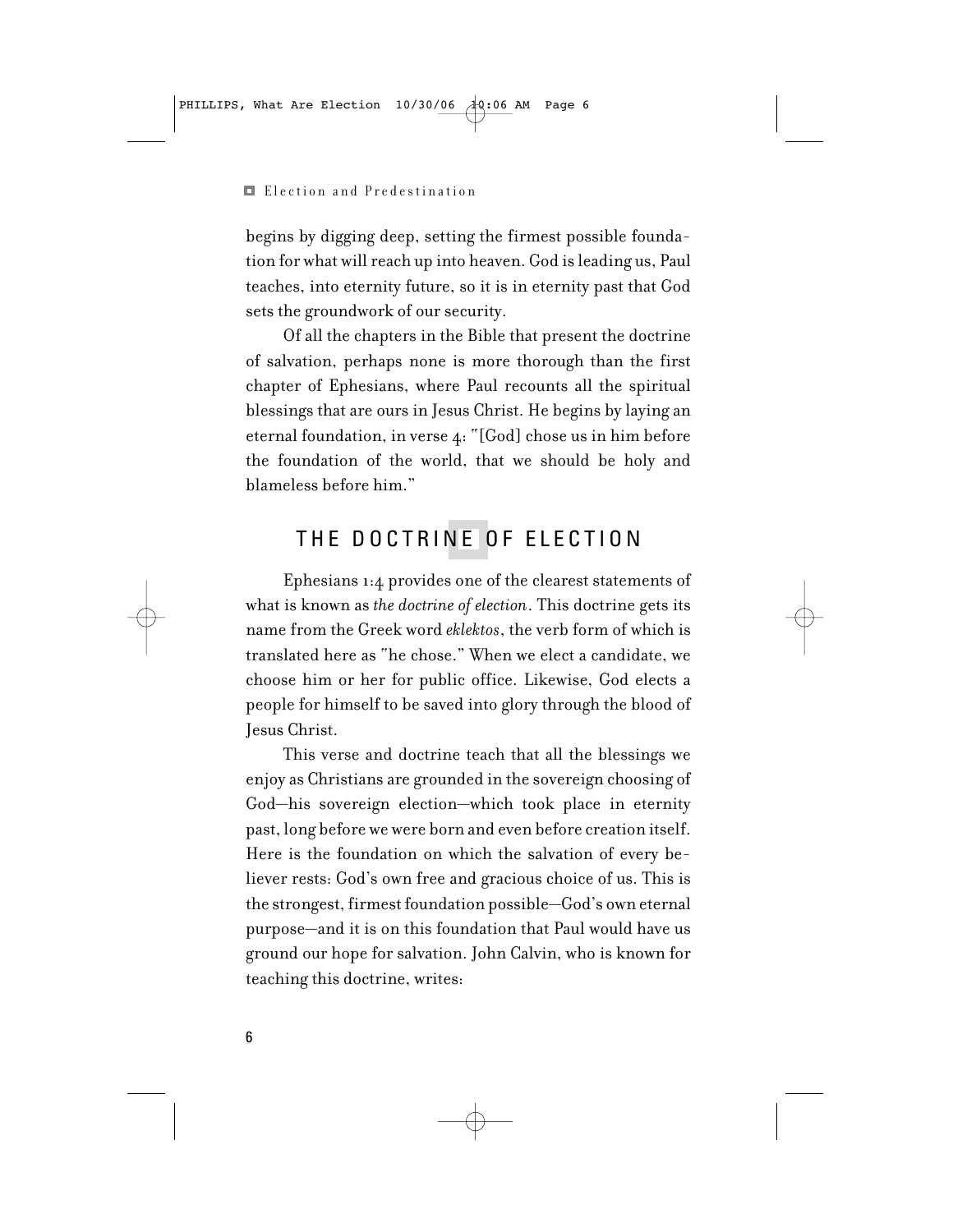### The Doctrine of Election  $\blacksquare$

God having chosen us before the world had its course, we must attribute the cause of our salvation to His free goodness; we must confess that He did not take us to be His children, for any deserts of our own; for we had nothing to recommend ourselves into His favor. Therefore, we must put the cause and fountain of our salvation in Him only, and ground ourselves upon it.<sup>1</sup>

When did our election take place? Paul says we were chosen by God "before the foundation of the world." How were we chosen? Paul answers that we were chosen "in him," that is, in Christ. Perhaps the best way to understand this truth is to reflect on the eternal covenant spoken of in the Bible. Along with God the Father and God the Spirit, God the Son existed in eternity past, long before he took on our flesh and was lain in the manger at Bethlehem. The Bible gives ample testimony that there was a covenant, or agreement, in eternity between God the Father and God the Son, established in a pre-creation council. Hebrews 13:20 refers to this as "the eternal covenant." Jesus mentioned it in his prayer on the night of his arrest: "Father, . . . I glorified you on earth, having accomplished the work that you gave me to do" (John 17:4). Peter likewise speaks of Christ as the "lamb without blemish or spot . . . foreknown before the foundation of the world" (1 Peter 1:19–20). Revelation 13:8 calls Christ "the Lamb that was slain from the creation of the world" (NIV). These descriptions show us that even in eternity God was dealing with the problem of sin and sinners. His grace for salvation extends back into the infinite depths before time. Election is